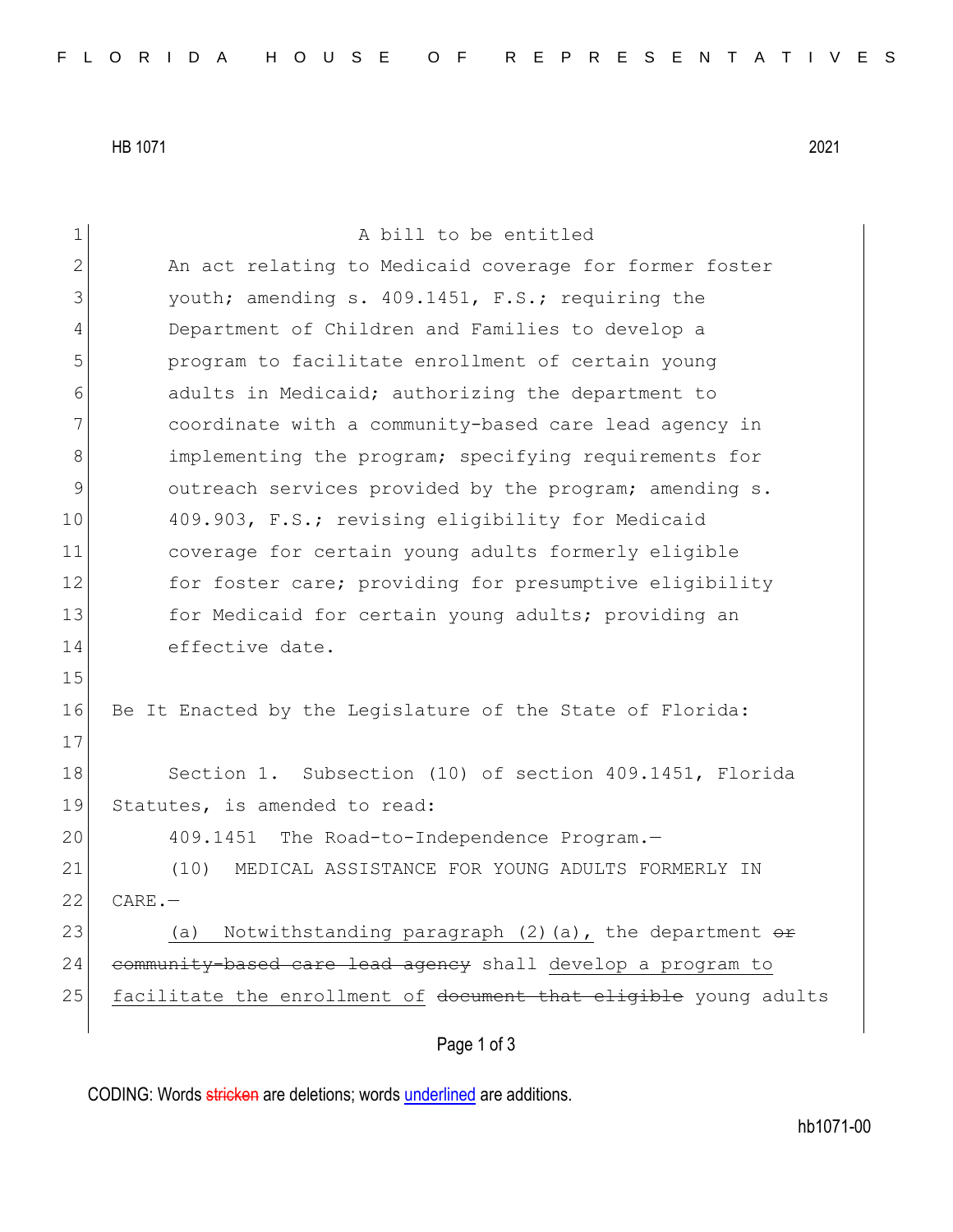## HB 1071 2021

| 26 | eligible for are enrolled in Medicaid under s. 409.903(4).       |
|----|------------------------------------------------------------------|
| 27 | The department may coordinate with the community-based<br>(b)    |
| 28 | care lead agency in implementing the program.                    |
| 29 | The program must provide outreach services that must<br>(C)      |
| 30 | include:                                                         |
| 31 | Notifying eligible or prospectively eligible young<br>1.         |
| 32 | adults, caregivers, group homes, and residential programs about  |
| 33 | the eligibility and options for enrollment.                      |
| 34 | 2. Providing technical assistance to eligible young adults       |
| 35 | in enrolling.                                                    |
| 36 | Publicizing options for Medicaid enrollment for young<br>3.      |
| 37 | adults who have lived in foster care.                            |
| 38 | Section 2. Subsection (4) of section 409.903, Florida            |
| 39 | Statutes, is amended to read:                                    |
| 40 | 409.903 Mandatory payments for eligible persons. - The           |
| 41 | agency shall make payments for medical assistance and related    |
| 42 | services on behalf of the following persons who the department,  |
| 43 | or the Social Security Administration by contract with the       |
| 44 | Department of Children and Families, determines to be eligible,  |
| 45 | subject to the income, assets, and categorical eligibility tests |
| 46 | set forth in federal and state law. Payment on behalf of these   |
| 47 | Medicaid eligible persons is subject to the availability of      |
| 48 | moneys and any limitations established by the General            |
| 49 | Appropriations Act or chapter 216.                               |
| 50 | A child who is eligible under Title IV-E of the Social<br>(4)    |
|    |                                                                  |

## Page 2 of 3

CODING: Words stricken are deletions; words underlined are additions.